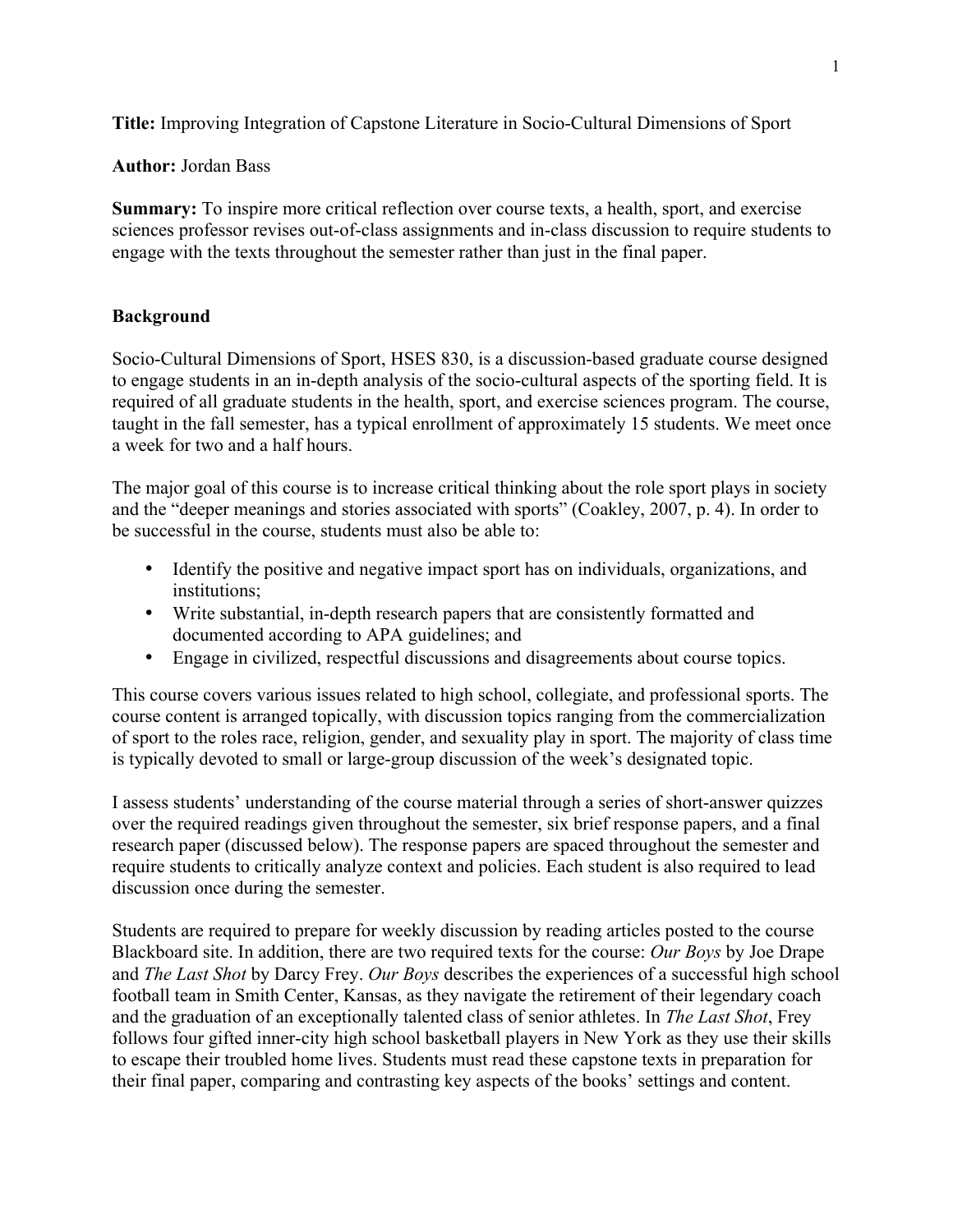While the papers have been fairly successful overall, I sensed that the students were not deriving as much value as possible from these capstone texts. Though students generally enjoy the books, asking them to read 600 pages for the sole purpose of writing one paper seemed like an unreasonable demand. I also wanted to give students the opportunity to display their understanding of these texts in other contexts, such as in-class discussions and shorter response papers. Put simply, I wanted students to get more out of the texts than just one paper.

This led me to think about ways I could refigure the roles the two books played in the course in order to maximize student engagement and understanding. When developing my course schedule for fall 2014, I decided to integrate the readings throughout the semester rather than requiring them solely for the final research paper. In my redesigned course, students are required to have portions of the book read in preparation for various class discussions. They also have the opportunity to integrate the knowledge gained from these required texts into their shorter response papers. In doing this, I hoped to give students the opportunity to discuss and debate issues presented in these texts during class time, allowing them to add to their classmates' (at times competing) perspectives and interpretations. I also wanted students to engage with the material through discussion, because as they enter the workforce, they will need to be able to discuss (not just write about) the issues covered in this class. I assessed the effectiveness of my course redesign by examining students' performance on the quizzes and the extent to which they were able to integrate the readings into their papers and discussions.

In all, I believed this change would greatly improve the quality of the graduate class. Both required books are relevant to nearly every topic we discuss throughout the semester, and my goal in implementing them throughout the semester was to add to the in-class debate, quality of response papers, and breadth of viewpoints in the final response papers. Finally, the option to read the books in the last couple weeks was not available, which I hoped would increase the understanding of the material in the books and add value to their use.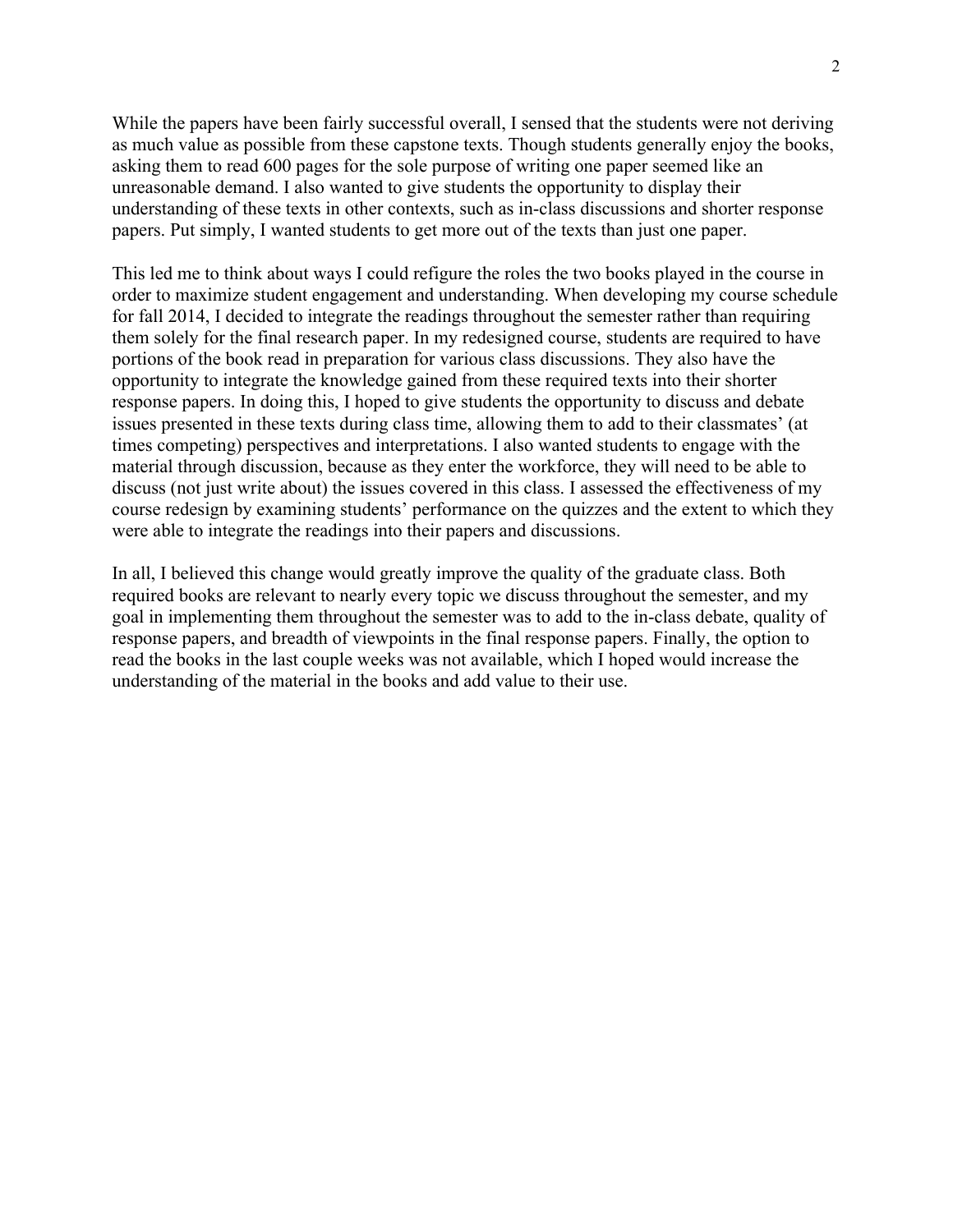#### **Implementation**

I implemented my changes in fall 2014. The general discussion-based structure of the course did not change. A typical class period consisted of me presenting students with a series of topics or discussion questions, followed by time for students to address these topics in small groups or as a class. In addition to participating in class discussion, each student was asked to lead discussion once during the semester. Several times throughout the semester, I invited guest speakers (including journalists and professors from other universities) to speak to the class via Skype. Students seemed to appreciate the unique perspectives these guest speakers provided, as well as the opportunity to ask them questions.

In my redesign of the course, the assignments and in-class discussions were reformulated to inspire critical reflection on the two required course texts, Joe Drape's *Our Boys* and Darcy Frey's *The Last Shot*. Previous iterations of the course asked students to engage with these texts only for the final paper. Though previous students typically performed well on this paper, I felt that the books were not being utilized to their full potential. The way I had organized the class allowed students to put off reading the books (600 pages total) until the end of the semester, which encouraged procrastination and discouraged close reading. By requiring students to read portions of the texts to prepare for class discussions and preliminary assignments throughout the semester, I hoped to encourage deeper engagement with the texts.

I also encouraged students to space out their reading of the capstone texts by coordinating their reading assignments with six short response papers I required throughout the semester, allowing students to see connections between the books and their paper topics. These three- to five-page papers asked students to reflect on the topics we discussed in class, including the future of football in the United States, the role sport plays in socialization, and the importance of sports in secondary education. These papers were designed to lead directly into the final paper. Based on feedback I'd received the previous year, I decreased the number of these assignments from eight to six and increased the point value of each from 25 to 50 points. I hoped the decreased frequency and increased grade incentive would inspire students to put more time and critical thinking into their work. The grading criteria for these papers included categories for inquiry and analysis, integration and application of course material, critical thinking, research, and writing skills.

As expected, many students did integrate material from the books into their response papers, demonstrating that they were not only keeping up with the assigned reading, but also were thinking about it critically enough to apply it to course topics. Students also demonstrated their thinking about the assigned books in class discussion. Finally, students were given a final paper assignment that explicitly asked them to engage with the primary course texts. This final paper assignment did not change with my redesign.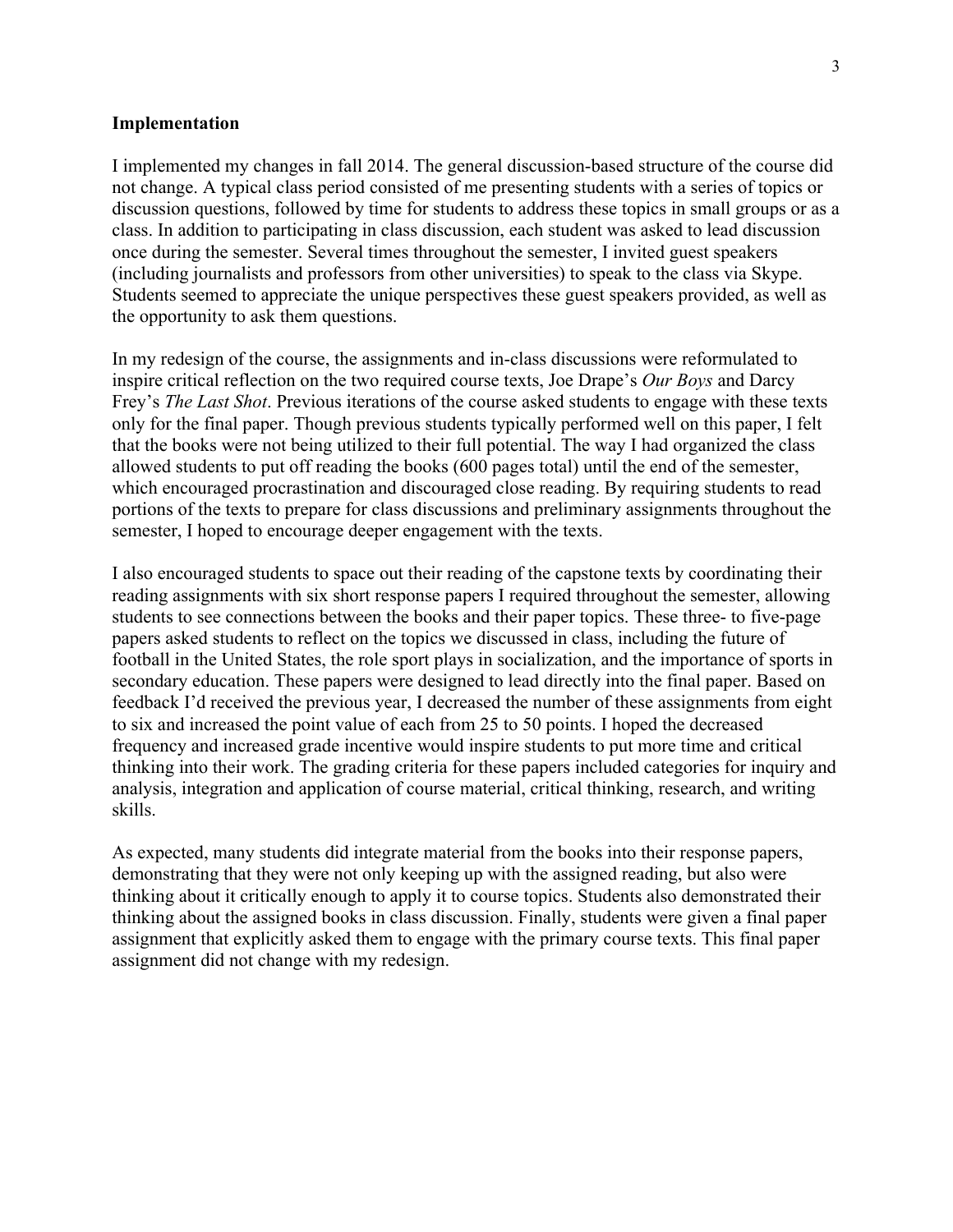#### **Student Work**

The assignments I selected for the course were designed to get students to critically engage with the course topics and assigned readings. I assessed the response papers and the final project according to a common rubric that emphasized in-depth analysis and use of supporting evidence.

Though overall engagement with in-class discussion was lower than it had been in past semesters (for reasons I discuss in the "Reflection" section), the discussions and reading quizzes did indicate that students were keeping up with the reading and enjoying the books. The final course grade breakdown is as follows:

- $A: 10$
- $A-1$ : 2
- $\bullet$  B+: 1
- B: 2

This grade distribution is slightly lower than it had been in previous iterations of the course. In the past, the vast majority of graduate students in this course earned a grade in the A range, and B's were highly unusual. I speculate about possible reasons for this decrease in performance in the Reflection section. Though I was disappointed in several students' work, the fact that the majority of students received A's is in line with previous semesters.

Performance on the response papers varied week to week based on the topic, though there were some consistently high and low performers. Unfortunately, several students did not incorporate my feedback on their written work into future papers, which negatively affected their performance.

## *Response Paper 1*

For their first three- to five-page response paper, students were asked to respond to the following prompt: "Based on the readings and videos, outline what you believe are the positive and detrimental aspects of high school athletics. Provide solutions to any issues you identify." I was pleased with the quality of many students' work, though several had issues with the quality of their writing and supporting their arguments. The overall grade breakdown for the first response paper was comparable to or slightly lower than previous semesters (numerical scores are out of a possible 50 points):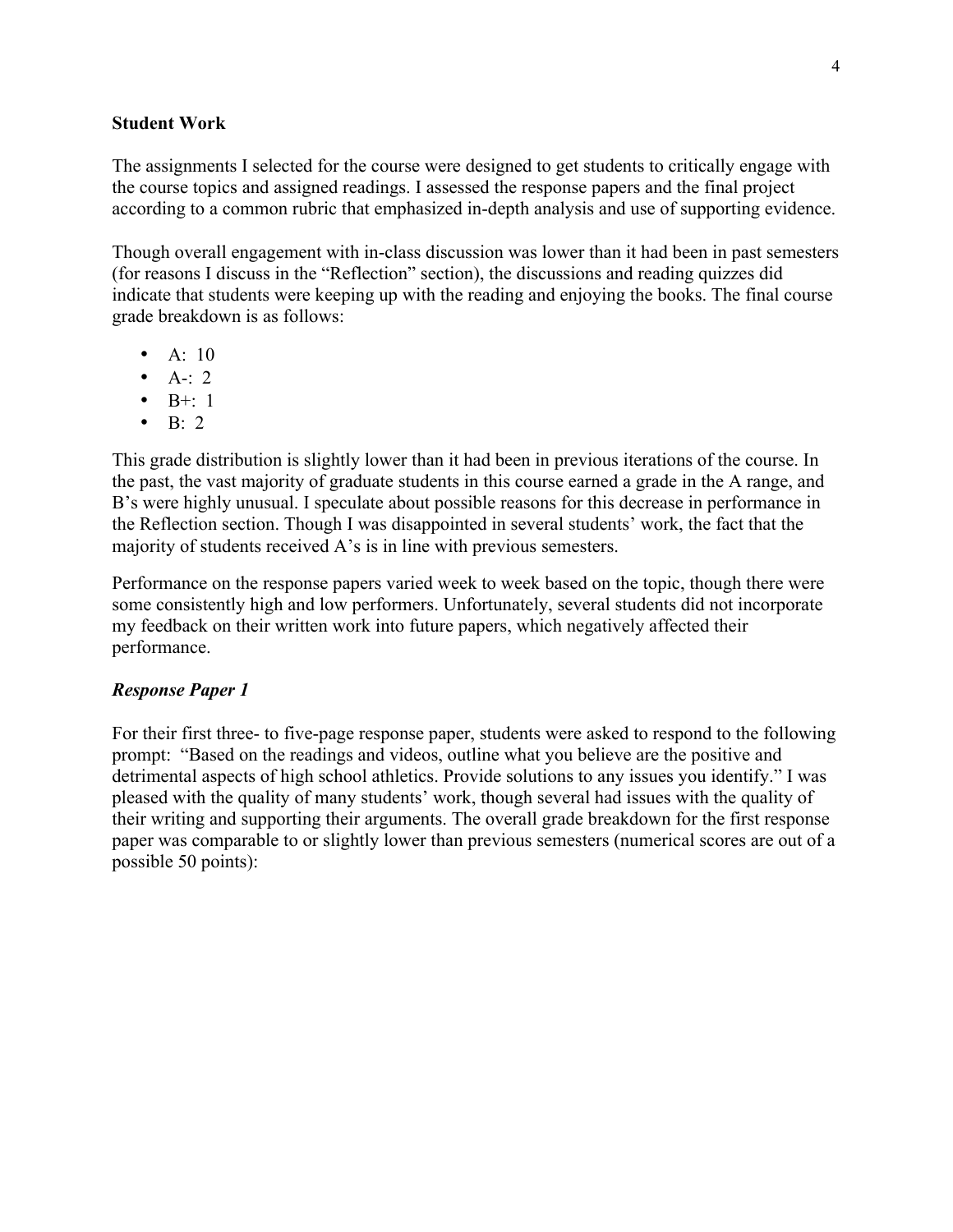

None of the examples provided here incorporated material from *Our Boys* or *The Last Shot*, though I believe the books informed their thinking about the prompt.

### Student A—Response Paper

Student A received a perfect score on this paper. His argument was well-constructed and wellsupported. He used secondary sources effectively and cited them properly in APA format. Student A's success on this paper can perhaps be partially attributed to the fact that he'd had me in class before and knew my expectations for written work.

#### Student B—Response Paper

Student B received 46 out of 50 points. His argument construction was strong, though his introduction and conclusion needed improvement. His writing in these sections was too casual and left too many holes where his argument could be debunked. In my written feedback, I advised him to avoid throwaway sentences in these sections and focus on his argument.

#### Student C—Response Paper

This student received 42 out of 50 points. Though he had some good ideas and strong arguments, these arguments generally lacked support. I advised him to improve this by clearly referencing his own experience and/or the work of other authors to support his opinions.

## *Final Paper*

I did see particular improvement in the final paper, where students were required to reflect on the assigned books. Most students were able to critically compare and contrast the works, put them in dialogue with secondary sources, and apply them to course topics. For many students, this paper was the strongest work they completed for the course. The grade breakdown for this paper was, again, comparable to previous semesters, if not a little lower (numerical scores are out of a possible 150 points):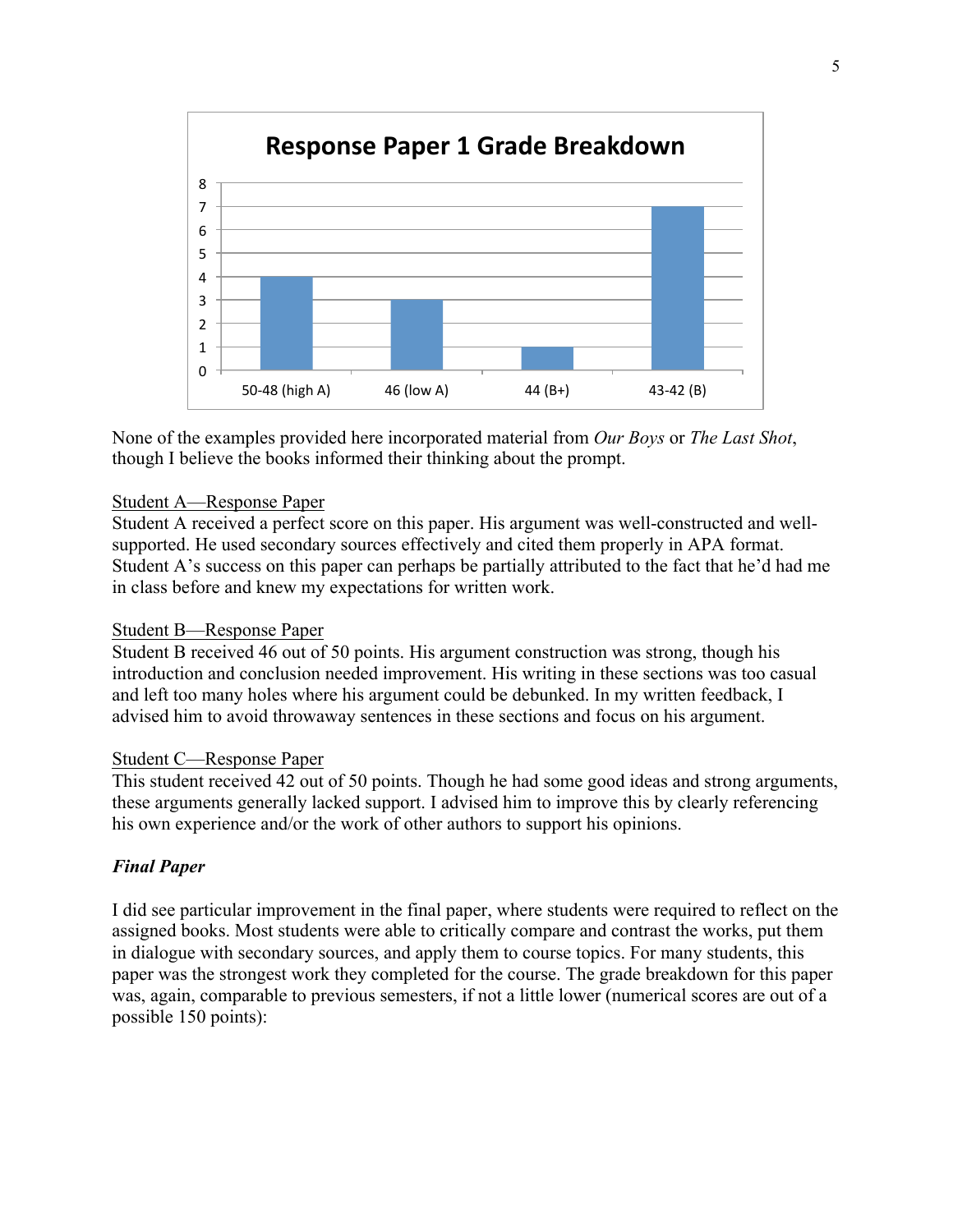

Despite the low average, I was pleased with the improvement I saw in several students' written work, and I believe the integration of the assigned books throughout the semester enhanced the quality of this work.

### Student B—Final Paper

Student B received 145 out of 150 points. This was easily the best paper he submitted for the course. There were a few unsupported conclusions and gaps in his arguments, but overall I was very impressed with his work.

#### Student D—Final Paper

Student D also received 145 out of 150 points. The paper was really well done overall. My only suggestion in my written feedback was to add a few more sources on the basics of socialization.

#### Student E—Final Paper

Student E received 140 out of 150 points. Though the paper was well done overall, it jumped around a bit at times and could have used more academic references.

### Student F —Final Paper

This student received 130 out of 150 points. Though the paper was generally good, it needed more outside sources to show that the student had a full grasp of the central ideas presented in the books. I also advised this student to include more breadth in terms of content and analysis.